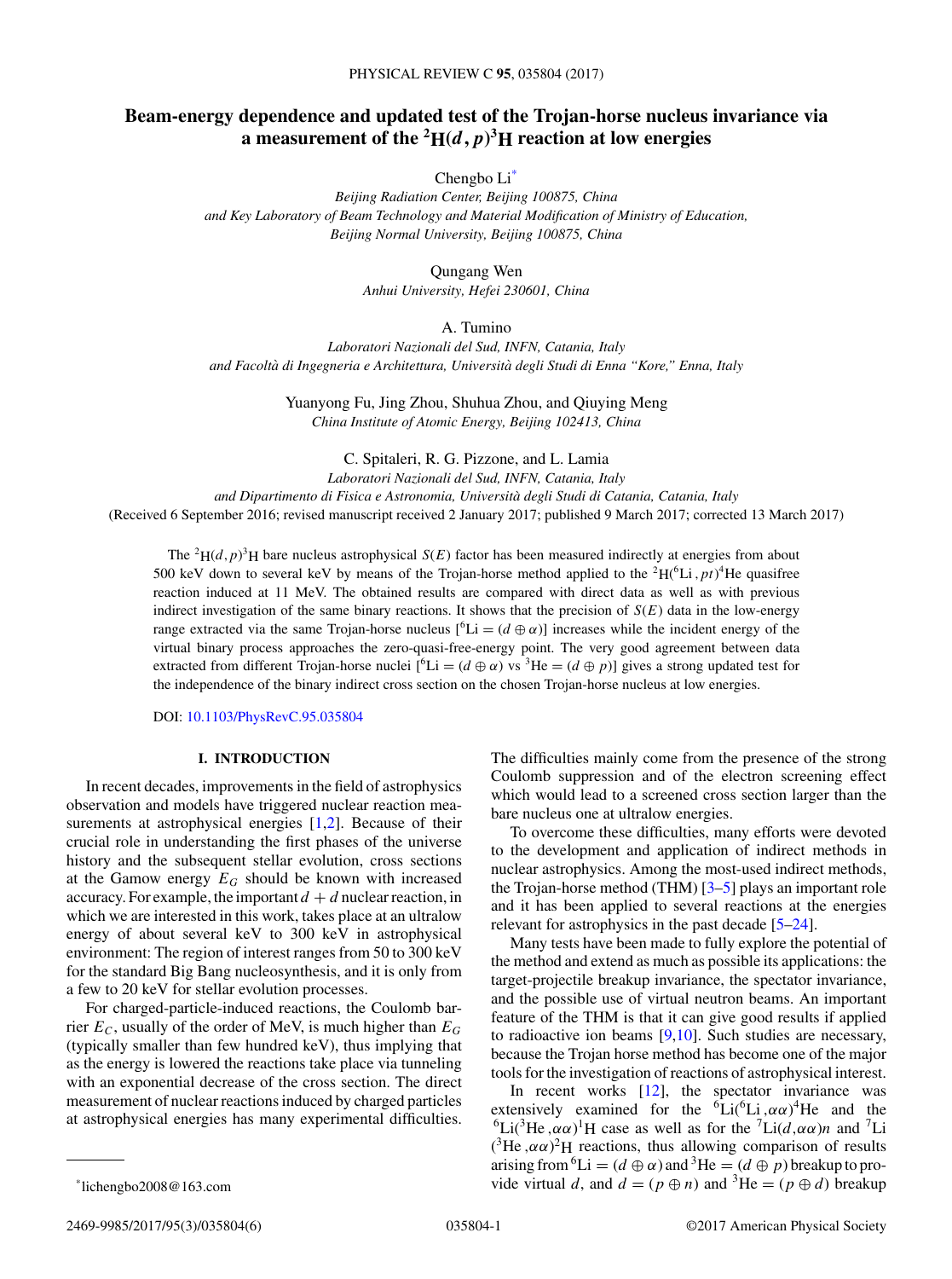

FIG. 1. The schematic representation of Trojan-horse method. (a) Normal, (b) TH: <sup>6</sup>Li, and (c) TH: <sup>3</sup>He.

to provide virtual *p*, respectively. Agreement between the sets of data was found below and above the Coulomb barrier. This suggests that <sup>3</sup>He is a good Trojan horse nucleus in spite of its quite high <sup>3</sup>He  $\rightarrow d + p$  breakup energy (5.49 MeV) and that the THM cross section does not depend on the chosen Trojan horse nucleus, at least for the processes mentioned above.

The Trojan-horse method has also been applied to the indirect study of the <sup>2</sup>H(*d*, *p*)<sup>3</sup>H reaction using <sup>6</sup>Li = (*d*  $\oplus \alpha$ ) [\[13,14\]](#page-5-0) and <sup>3</sup>He =  $(d \oplus p)$  breakup [\[15\]](#page-5-0) to test the Trojanhorse nucleus invariance, but the <sup>6</sup>Li breakup data give fewer points and larger errors than that in the case of <sup>3</sup>He breakup. The Trojan-horse nucleus invariance cannot be well confirmed for this case with such big errors. In our previous paper [\[16\]](#page-5-0), it gives a better result for the  $S(E)$  factor using a lower beam energy.

In this paper, we report on a new investigation of the  $^{2}H(d,p)^{3}H$  reaction by means of the THM applied to the  ${}^{2}H(^{6}Li$ , *pt*)<sup>4</sup>He quasifree process with the beam energy of 11 MeV. This makes the quasifree virtual binary process incident energy  $E_{dd}^{qf}$  go to the middle range of that in Ref. [\[14\]](#page-5-0) with a larger beam energy of 14 MeV and that in Ref. [\[16\]](#page-5-0) with a lower beam energy of 9.5 MeV. We will study the dependence of the  $S(E)$  data precision on the incident beam energy for the same Trojan-horse nucleus compared with previous experiments. And at last, an updated test will be given to the Trojan-horse nucleus invariance for the case of  $^{2}H(d,p)^{3}H$  reaction at low energies [Figs. 1(b) and 1(c)].

#### **II. TROJAN-HORSE METHOD**

The Coulomb barrier and electron screening cause difficulties in directly measuring nuclear reaction cross sections of charged particles at astrophysical energies. To overcome these difficulties, the THM has been introduced as a powerful indirect tool in experimental nuclear astrophysics. The THM provides a valid alternative approach to measure unscreened low-energy cross sections of charged particle reactions. It can also be used to retrieve information on the electron screening potential when ultra-low-energy direct measurements are available.

The basic assumptions of the THM theory have been discussed extensively in Refs. [\[4–8\]](#page-5-0), and the detailed theoretical derivation of the formalism employed can be found in Ref. [\[4\]](#page-5-0).

A schematic representation of the process underlying the THM is shown in Fig. 1. The method is based on the quasifree (QF) reaction mechanism, which allows one to derive indirectly the cross section of a two-body reaction,

$$
A + x \to C + c,\tag{1}
$$

from the measurement of a suitable three-body process under the quasifree kinematic conditions,

$$
A + a \to C + c + b,\tag{2}
$$

where the nucleus *a* is considered to be dominantly composed of clusters *x* and *b*  $[a = (x \oplus b)].$ 

After the breakup of nucleus *a* due to the interaction with nucleus  $A$ , the two-body reaction [Eq.  $(1)$ ] occurs between nucleus *A* and the transferred particle *x* whereas the other cluster *b* behaves as a spectator. The energy in the entrance channel  $E_{Aa}$  is chosen above the height of the Coulomb barrier  $E_{Aa}^{C.B.}$ , so as to avoid the reduction in cross section.

At the same time, the effective energy  $E_{Ax}$  of the reaction between *A* and *x* can be relatively small, mainly because the energy  $E_{Aa}$  is partially used to supply the binding energy  $\varepsilon_a$ of  $x$  inside  $a$  for the breakup to take place [Eq.  $(3)$ ], and the Fermi motion of  $x$  inside  $a$ ,  $E_{xb}$ , is used to span the region of interest around  $E_{Ax}^{qf}$ :

$$
E_{Ax}^{qf} = E_{Aa} \left( 1 - \frac{\mu_{Aa}}{\mu_{Bb}} \frac{\mu_{bx}^2}{m_x^2} \right) - \varepsilon_a.
$$
 (3)

Since the transferred particle *x* is hidden inside the nucleus *a* (so called Trojan-horse nucleus), it can be brought into the nuclear interaction region to induce the two-body reaction  $A + x$ , which is free of Coulomb suppression and, at the same time, not affected by electron screening effects.

Thus, the two-body cross section of interest can be extracted from the measured quasifree three-body reaction by inverting the following relation:

$$
\frac{d^3\sigma}{dE_{Cc}d\Omega_{Bb}d\Omega_{Cc}} = K_F|W|^2 \frac{d\sigma}{d\Omega}^{TH},\tag{4}
$$

where  $K_F$  is the kinematical factor,  $|W|^2$  is the momentum distribution of the spectator *b* inside the Trojan-horse nucleus *a*, and  $d\sigma/d\Omega^{TH}$  is the half-off-energy-shell (HOES) cross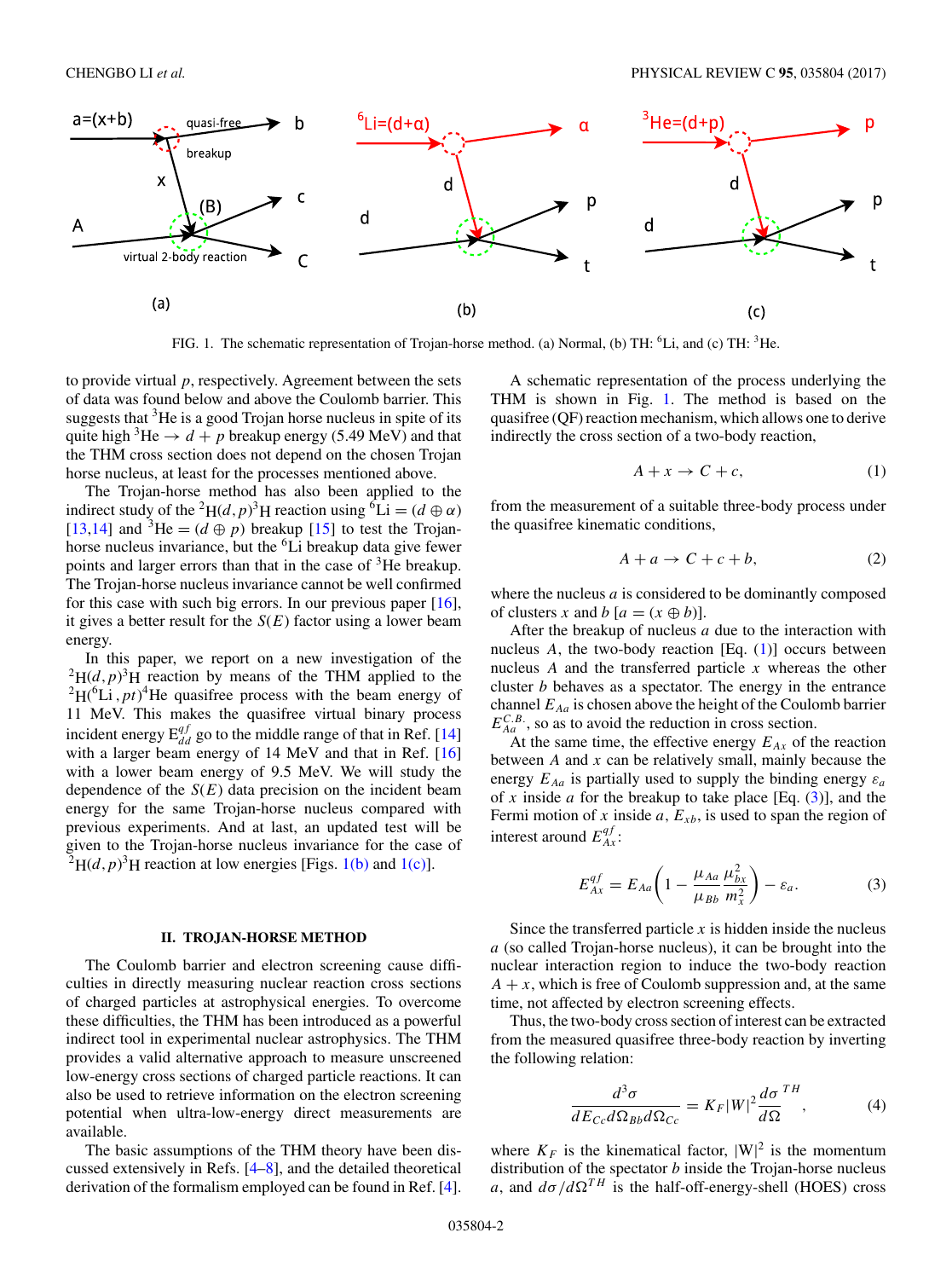section of the two-body reaction  $A + x \rightarrow C + c$ :

$$
\frac{d\sigma}{d\Omega}^{TH} = \sum_{l} C_{l} P_{l} \frac{d\sigma_{l}}{d\Omega} (Ax \to Cc),
$$
 (5)

where  $\frac{d\sigma_l}{d\Omega}(Ax \to Cc)$  is the real on-energy-shell cross section of the two-body reaction  $A + x \rightarrow C + c$  for the *l* partial wave,  $P_l$  is the Coulomb penetration factor, and  $C_l$  is a scaling factor.

The relevant two-body reaction cross section can be extracted from the measured three-body cross section after selecting quasifree events. Then, the *S*(*E*) factor can be determined from the definition below, where the Sommerfeld parameter is  $\eta = Z_1 Z_2 e^2/(4\pi \epsilon_0 \hbar v)$ :

$$
S(E) = \sigma(E)E \exp(2\pi \eta). \tag{6}
$$

The lack of screening effects in the THM  $S<sub>bare</sub>(E)$  factors gives the possibility to return the screening potential *Ue* from comparison with direct data using the following screening function with  $U_e$  as free parameter.

$$
f_{\text{lab}}(E) = \sigma_s(E) / \sigma_b(E) \simeq \exp(\pi \eta U_e / E). \tag{7}
$$

## **III. EXPERIMENT**

The measurement of the <sup>2</sup> $H$ <sup>(6</sup>Li, *pt*)<sup>4</sup>He reaction was performed at the Beijing National Tandem Accelerator Laboratory at the China Institute of Atomic Energy. The experimental setup was installed in the nuclear reaction chamber at the R60 beam line terminal as shown in Fig. 2. The  ${}^{6}Li^{2+}$  beam at 11 MeV provided by the HI-13 tandem accelerator was used to bombard a deuterated polyethylene target  $CD<sub>2</sub>$ , where "D" denotes "<sup>2</sup>H." The thickness of the target was about 160  $\mu$ g/cm<sup>2</sup>. In order to reduce the angle uncertainty coming from the large beam spot, a strip target with 1 mm width was used.

A position-sensitive detector PSD<sub>1</sub> was placed at  $40^{\circ} \pm 5^{\circ}$ with respect to the beam line and about 238 mm from the target to detect the outgoing triton  $(t)$ , and another detector  $PSD<sub>2</sub>$  was



FIG. 2. Experiment setup of the <sup>2</sup> $H$ <sup>(6</sup>Li, *pt*)<sup>4</sup>He reaction measurement.

used at  $78^\circ \pm 5^\circ$  at opposite side with respect to the beam line at 245 mm from the target to detect the outgoing proton (*p*). The arrangement of the experimental setup was modeled with a Monte Carlo simulation in order to maximize the quasifree contribution to the total reaction yield. A  $PSD<sub>m</sub>$  was placed at  $32^{\circ} \pm 5^{\circ}$  opposite to PSD<sub>1</sub> as a monitor. It was important to achieve good angular and energy resolution. This was crucial for quasifree mechanism identification and selection. The energy resolution of the PSDs was about 0.6–0.8% for 5.48-MeV *α* source. The position resolution of PSDs was about 0.5 mm.

In order to avoid a large energy loss in the target and angular straggling of the outgoing particle detected in  $PSD<sub>2</sub>$  with a big angle of about 78◦, the target was put not perpendicular to the incident beam but at an angle about 20◦ tilted to the  $PSD<sub>2</sub>$  side. Thus, the path lengths of two outgoing particles passing through the target are similar for the two detectors  $PSD<sub>1</sub>$  and  $PSD<sub>2</sub>$ .

No  $\Delta E$  detector was mounted since no particle identification was needed in the experiment. It was beneficial to improve the energy and angular resolution without additional straggling of energies and angles when particles passing through these detectors. Events for the reaction of interest were selected from the kinematical locus in data analysis with the help of simulation.

The trigger for the event acquisition can be represented as  $Gate = PSD_1 \times (PSD_2 + PSD_m)$ . Energy and position signals for the detected particles were processed by standard electronics and sent to the acquisition system MI-DAS for on-line monitoring and data storage for off-line analysis.

The position and energy calibrations of the detectors were performed using elastic scatterings on different targets  $(^{197}Au$ of  $90 \mu$ g/cm<sup>2</sup>, <sup>12</sup>C of 27  $\mu$ g/cm<sup>2</sup>, and CD<sub>2</sub>) induced by a proton beam at energies of 6, 7, and 8 MeV. A standard *α* source of 5.48 MeV was also used. In order to perform position calibration, a grid with a number of equally spaced slits was placed in front of each PSD for calibration runs.

The total time of the <sup>2</sup>H( ${}^{6}$ Li, *pt*)<sup>4</sup>He reaction crosssectional measurement was about 18 h (shorter than the 9.5-MeV runs, which were about 30 h). The average beam current was about 8 pnA. The average raw event rate was about 18.7 event*/*s PSD1, 6.8 event*/*s PSD2, 14.5 event*/*s PSDm, and 37.6 event*/*s trigger. The dead time of detectors and electronics was about  $3 \mu s$ . The live time was almost equal to the raw total time. The random events could be neglected.

# **IV. DATA ANALYSIS AND RESULTS**

After the calibration of the detectors, the energy and momentum of the third undetected particle  $(\alpha)$  were reconstructed from the complete kinematics of the three-body reaction <sup>6</sup>Li +  $d \rightarrow t + p + \alpha$ , under the assumption that the first particle is a triton (detected by  $PSD<sub>1</sub>$ ) and the second one is a proton (detected by  $PSD<sub>2</sub>$ ). The detailed data analysis for the 9.5-MeV runs is reported in Ref. [\[16\]](#page-5-0), and the method is similar for the 11-MeV runs.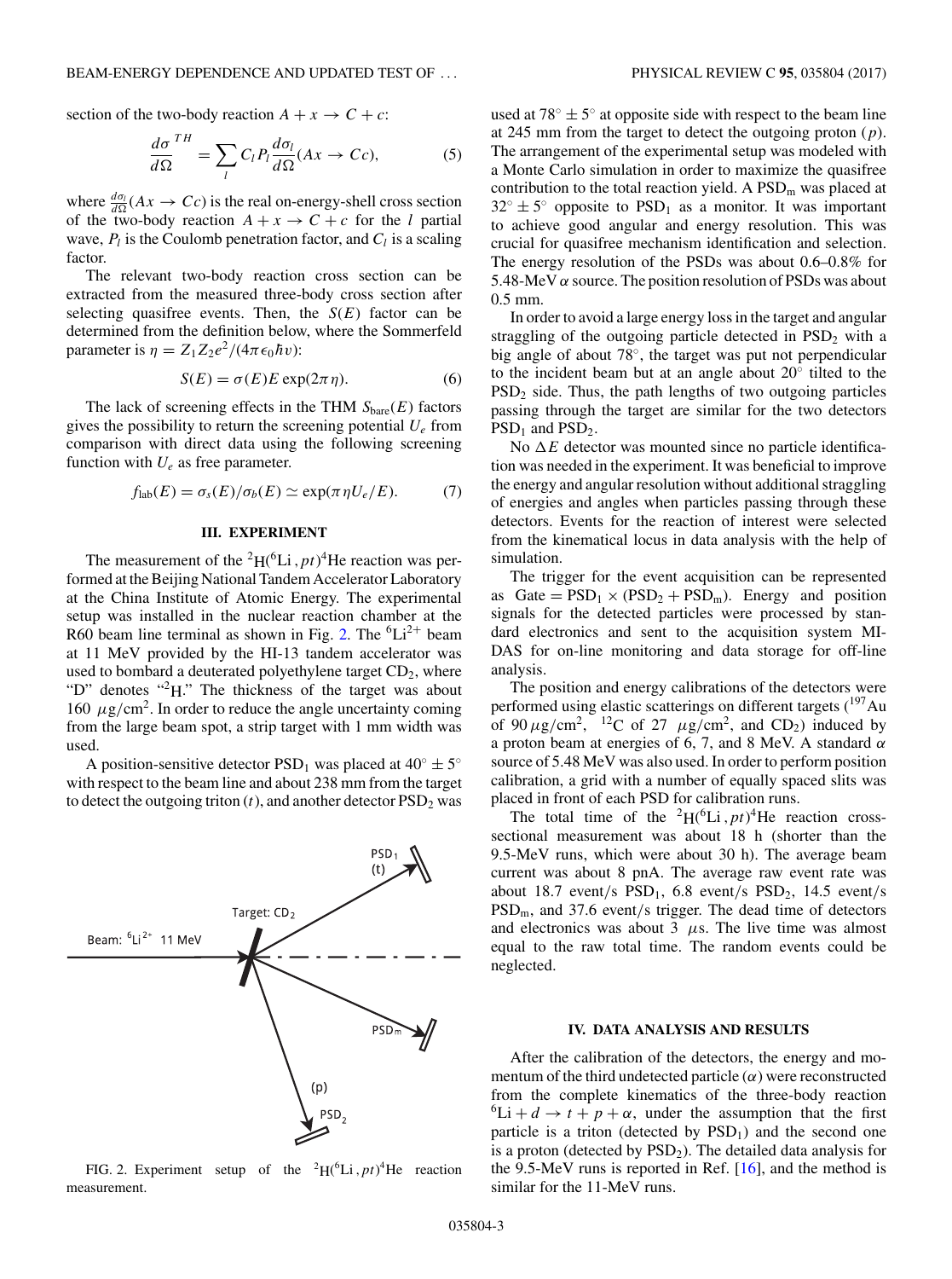

FIG. 3. Experimental  $Q_3$  value spectrum for the 11-MeV runs with events from the kinematic locus cuts. The peak around 2.5 MeV is in good agreement with the theoretical value of  ${}^{2}H({}^{6}Li, pt)^{4}He$  $(Q = 2.558 \text{ MeV}).$ 

#### **A. Selection of the quasifree three-body reaction events**

The first step of data analysis is to select the three-body reaction events of  ${}^{2}H({}^{6}Li, pt)^{4}He$ . This can be easily done comparing the Monte Carlo simulation of the <sup>2</sup> $H$ <sup>(6</sup>Li, *pt*)<sup>4</sup>He three-body reaction with the experimental spectrum of the  $E_1 - E_2$  kinematic locus [\[16\]](#page-5-0). Events thus identified were selected by means of a graphical cut. It will be used as a basic selection cut in the following data analysis.

Once selected the three-body reaction events of  ${}^{2}H(^{6}Li, pt)^{4}He$ , the experimental  $Q_3$  value was extracted and shown in Fig. 3. A peak centered at about 2.5 MeV shows up (in good agreement with the theoretical prediction,  $Q = 2.558$  MeV). It is a clear signature of the good calibration of detectors as well as of the correct identification of the reaction channel. Only events inside the 2.5-MeV *Q*-value peak were considered for the further analysis.

As a cross-check, the mass of the undetected particle  $m_3$ can be extracted following the method described in Ref. [\[25\]](#page-5-0). A *m*<sup>3</sup> spectrum can be obtained (shown in Fig. 4) when the theoretical value  $Q_3 = 2.558$  MeV is assumed with the cuts selected as above for the three-body reaction events of <sup>2</sup>H(<sup>6</sup>Li, *pt*)<sup>4</sup>He. It is clear that  $m_3 \simeq 4$  agrees with *α*. Once given the  $Q_3$  and  $m_3$  value, the mass of the two detected particles can be calculated by the kinematic relations with the cuts selected as above. The calculated mass spectrum was added to Fig. 4. The mass number of the first particle  $m_1 \simeq 3$ agrees with triton (*t*), and the second one  $m_2 \simeq 1$  agrees with proton (*p*), according to the assumption. This is a good test of particle identification with kinematics.

The obtained momentum distribution, which is similar to the one reported in Ref. [\[16\]](#page-5-0) gives a main test for the presence of the quasifree mechanism and the possible application of the THM. For the further analysis, the condition of  $|p_s|$  < 20 MeV*/*c was added to the above cuts to select the quasifree events of the three-body reaction.



FIG. 4. Calculated mass spectrum of the three outgoing particles. Green:  $m_1 \simeq 3$  (*t*), blue:  $m_2 \simeq 1$  (*p*), and red:  $m_3 \simeq 4$  ( $\alpha$ ).

# **B. Results and discussion:** *S***(***E***) factor**

After selecting the quasifree three-body reaction events, the energy trend of the  $S(E)$  factor for the two-body reaction  $^{2}H(d,p)^{3}H$  was extracted by means of the standard procedure of the THM [\[16\]](#page-5-0) and normalized to direct data. It should be pointed out that direct data suffer from the electron screening effect which does not affect the THM results. Thus, the *S*(*E*) factor extracted via THM is called  $S<sub>bare</sub>(E)$ . In addition,  $U<sub>e</sub>$ can be extracted as in Ref. [\[16\]](#page-5-0) by comparing THM data with direct ones. The normalization was performed in the energy range where the electron screening effect is still negligible.

The final incident energies of the two-body reaction in the center-of-mass system  $E_{\text{c.m.}}$  was calculated from the two detected outgoing particles proton and triton with the relation  $E_{\text{c.m.}} = E_{dd} = E_{pt} - Q_2$ , where  $E_{pt}$  is the energy of proton and triton in the center-of-mass system and  $Q_2$  is the  $Q$  value of the two-body reaction <sup>2</sup>H( $d$ ,  $p$ )<sup>3</sup>H.

The results of the bare nucleus astrophysical  $S_{\text{bare}}(E)$  factor for the <sup>2</sup> $H(d, p)$ <sup>3</sup>H reaction are presented in Fig. [5](#page-4-0) (upper panel) after normalization in the energy range from 100 to 400 keV with direct data [\[15,26\]](#page-5-0), and they are compared with data from our previous experiments ( $[16]$  and PRC-2013  $[14]$ ) using the same Trojan horse nucleus <sup>6</sup>Li =  $(d \oplus \alpha)$  breakup.

In order to show the variation of the disagreement of the  $S(E)$  data extracted via THM to the direct data in the low energy range, the plot of  $S_{\text{THM}}/S_{\text{Direct}}$  vs  $E_{\text{c.m.}}$  is reported in Fig. [5](#page-4-0) (lower panel) as well.

To quantify the improvement in the precision of the extracted  $S(E)$  values with different beam energy, we defined an average disagreement value of  $S<sub>THM</sub>$  to  $S<sub>Direct</sub>$  as follows after fitting the direct data:

$$
\bar{\xi}_{\text{THM}} = \frac{1}{n} \sum_{i=1}^{n} \frac{\sqrt{[S_{\text{THM}}(E_i) - S_{\text{DirFit}}(E_i)]^2}}{S_{\text{DirFit}}(E_i)} \times 100\%.
$$

The energy information and disagreement of the extracted  $S(E)$  to direct one together with  $S_0(E)$  and  $U_e$  data are given in Table [I.](#page-4-0)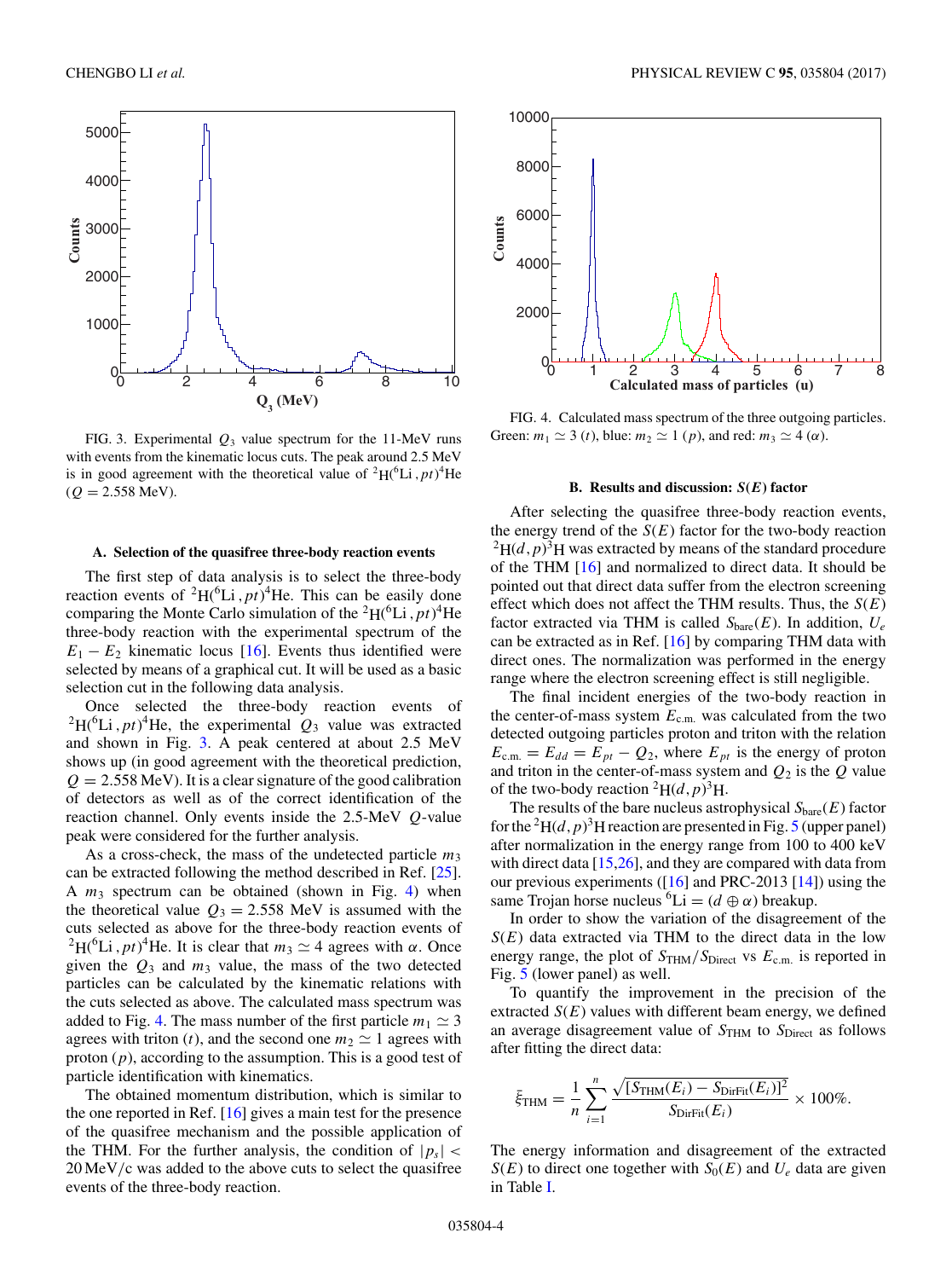<span id="page-4-0"></span>

FIG. 5. The *S*(*E*) factor obtained from THM measurements with same TH  $[{}^6\text{Li} = (d \oplus \alpha)]$  and different energy compared with direct data. The  $S_{\text{THM}}/S_{\text{Direct}}$  value with  $E_{\text{c.m.}}$  is shown below as well.

It is clear from Fig. 5 and Table I that the errors of both the 11-MeV runs and the 9.5-MeV runs are much smaller than that in PRC-2013 [\[14\]](#page-5-0) using the same Trojan horse at a higher beam energy (14 MeV) with  $\Delta E$  detectors for particle identification in the experimental setup. The data precision of the 9.5-MeV runs are better than those of the 11-MeV runs in the low energy range, although data of the 11-MeV runs can extend to higher energies (up to 500 keV). Part of the reason for the larger errors in the 11-MeV runs is due to the shorter measurement time (the raw events is about 60% of that in the 9.5-MeV runs, which lead to the contribution of the statistical errors increasing about 29%), but mainly due to the beam energy change.

When the beam energy of the reaction is reduced from 14 to 11 MeV and then to 9.5 MeV, we see an average improvement of disagreement with direct measurements in the energy range of 0 to 500 keV from 14.8% to 4.9% and then to 2.0%.

The increased accuracy is mainly due to the three updates we performed: First, the strip target with 1-mm width was used to reduce the angle uncertainty coming from the large beam spot. Second, no  $\Delta E$  detector was mounted before PSDs. It was beneficial to improve the energy and angular resolution, avoiding the additional straggling of energies and angles when particles pass through  $\Delta E$  detectors if they were mounted. Finally, the beam energy was reduced from 14 MeV to 11 and 9.5 MeV, leading to a quasifree binary incident energy  $E_{dd}^{qf}$  closer to the lower Gamow energy range near the



FIG. 6. The *S*(*E*) factor obtained from different THM measurements with different TH (<sup>6</sup>Li = ( $d \oplus \alpha$ ) vs<sup>3</sup>He = ( $d \oplus p$ )) compared with direct data to test the Trojan horse nucleus invariance. The *S*THM*/S*Direct value with *E*c*.*m*.* is shown below as well.

zero-energy point than that in PRC-2013 [\[14\]](#page-5-0), as shown in Table I. This result will help us to obtain more quasifree events in the low-energy range and get better result. It is one of the main reasons why the previous PRC-2013 [\[14\]](#page-5-0) experiment cannot get a good comparison with APJ-2014 [\[15\]](#page-5-0) data.

In summary, it can be seen from Table I and Fig.  $5$  that the precision of  $S(E)$  data in the low-energy range extracted via the same Trojan-horse nucleus improves when the incident energy decreases approaching the zero-quasifree-energy point.

However, it can happen that in order to have some overlap with direct data,  $E_{Ax}^{qf}$  is chosen a bit shifted to higher energies with respect to  $E_G$ , and  $E_G$  is reached by taking advantage of the Fermi motion between *x* and *s* inside the Trojan horse nucleus. This is done by increasing the beam energy, which assures also a larger astrophysical energy region. The result of this paper warns that the beam energy has to be chosen more carefully so as not to worsen the quality of data. The optimal energy is the best compromise between being as close as possible to *EG* and spanning an energy region large enough to have good overlap with direct data.

The data from the present experiment and our previous one [\[16\]](#page-5-0) are also compared with those from APJ-2014 [\[15\]](#page-5-0) using  $3\text{He} = (d \oplus p)$  as Trojan-horse nucleus. The comparison is shown in Fig. 6. An overall agreement is present among both direct and indirect data sets with different Trojan-horse nuclei, within the experimental errors, especially for the 9.5-MeV

TABLE I. Comparison of <sup>2</sup> $H(d, p)^3H$  indirect studies via THM.

| Work                 | TH                                  | $E_0$ (MeV) | $E_{dd}^{qf}$ (keV) | $S_0$ (keV b)  | $U_e$ (eV)     | ξтнм  |
|----------------------|-------------------------------------|-------------|---------------------|----------------|----------------|-------|
| Previous work $[16]$ | ${}^6\text{Li} = (d \oplus \alpha)$ | 9.5         | 89                  | $56.7 \pm 2.0$ | $13.2 \pm 4.3$ | 2.0%  |
| Present work         | ${}^6\text{Li} = (d \oplus \alpha)$ |             | 342                 | $61.1 \pm 6.8$ | $19.6 \pm 9.2$ | 4.9%  |
| PRC-2013 [14]        | ${}^6\text{Li} = (d \oplus \alpha)$ | 14          | 866                 | $75 \pm 21$    |                | 14.8% |
| APJ-2014 $[15]$      | $^3$ He = $(d \oplus p)$            |             | 178                 | $57.7 \pm 1.8$ | $13.4 \pm 0.6$ | 4.2%  |